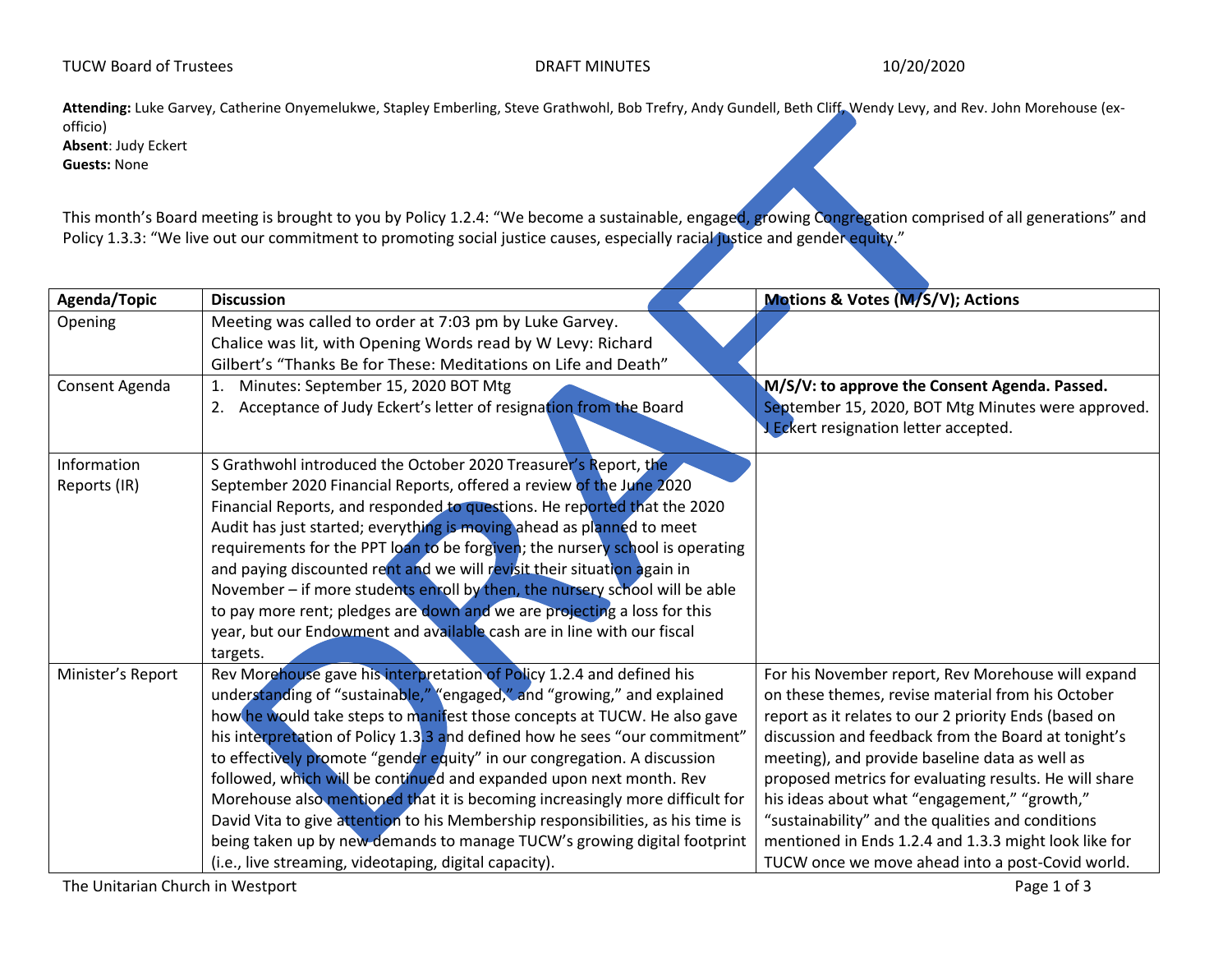| <b>TUCW Board of Trustees</b><br><b>DRAFT MINUTES</b> |                                                                                                                                                                                                                                                                                                                                                                                                                                                                                                                                                                                                                                                                                                                                                                                                                       | 10/20/2020                                                                                                                                                                                                                                                                                                                                                                                               |
|-------------------------------------------------------|-----------------------------------------------------------------------------------------------------------------------------------------------------------------------------------------------------------------------------------------------------------------------------------------------------------------------------------------------------------------------------------------------------------------------------------------------------------------------------------------------------------------------------------------------------------------------------------------------------------------------------------------------------------------------------------------------------------------------------------------------------------------------------------------------------------------------|----------------------------------------------------------------------------------------------------------------------------------------------------------------------------------------------------------------------------------------------------------------------------------------------------------------------------------------------------------------------------------------------------------|
|                                                       |                                                                                                                                                                                                                                                                                                                                                                                                                                                                                                                                                                                                                                                                                                                                                                                                                       | He will discuss what future needs TUCW might have in<br>the areas of Communication, Social Media, and<br>expanded digital capacity. He invites discussion with<br>the Board on ideas about communication and TUCW's<br>digital footprint for the future. He will discuss with the<br>Board how we can meet the growing demand for<br>greater technical expertise on TUCW's staff.                        |
| Monitoring<br>Schedule                                | S Grathwohl led a discussion on the purposes of monitoring and what topics<br>the Board hopes Rev Morehouse will address in his reports this year. Steve<br>raised the question of whether the proposed new Governance Committee<br>might take the lead on suggesting monitoring priorities. Instead of focusing<br>on how well we are adhering to certain Limitations Policies, as we have for<br>the past few years, the suggestion was made to have monitoring reports<br>address generative topics instead, such as how well the church is doing on its<br>goal to improve diversity in the congregation or what engagement and<br>involvement in the life of the church might look like in the future.                                                                                                           | S Grathwohl will continue to work on a monitoring<br>schedule, with feedback from the Board by email. Until<br>a schedule for the year has been approved, the Board<br>has committed to providing a topic for Rev Morehouse<br>to address in his reports at least one month in advance<br>of the next Board meeting.<br>Continued discussion is needed to determine<br>monitoring priorities and topics. |
| Governance<br>Committee                               | L Garvey led a discussion on Policy-Based Governance and the need to<br>reestablish a Governance Committee to advise the Board on matters of PBG,<br>explaining that a Governance Committee would merely have an advisory<br>(not ruling) role, and be a tool to assist the Board in maintaining good<br>direction and effective governance and self-monitoring. This committee<br>would be advisory and consultative in nature. It was suggested that the Past<br>Board President and Past Board Secretary would serve on the Governance<br>Committee for one year and then depart, and, thereafter, the committee<br>would consist of only current Board members, including the current<br>President, VP, and Secretary. Further questions were raised, and it was<br>agreed to continue the discussion next month. | A taskforce of 4 Board members and 2 former Board<br>officers will present a revised charter to the Board for<br>review in November.<br>The Board will again address this topic in November.                                                                                                                                                                                                             |
| Board Vacancy,<br>COM Vacancies,<br>NomCom Vacancy    | For interim vacancies in any of the Elected Committees, the Board has the<br>responsibility of appointing people to fill those vacancies. The Board<br>taskforce, consisting of L Garvey, C Onyemelukwe, and B Cliff, in consultation<br>with the COM and the NomCom, had prepared a slate of candidates for<br>these vacancies for the Board to review. There was discussion and vote.                                                                                                                                                                                                                                                                                                                                                                                                                               | M/S/V: Ravi Sankar was appointed to fill the vacancy<br>on the Board left by J Eckert's departure.<br>M/S/V: Shanonda Nelson was appointed to the<br>Committee on Ministry.<br>M/S/V: Shrutika Sankar was appointed to the<br>Committee on Ministry.<br>M/S/V: Carol Seiple was appointed to the Nominating<br>Committee.                                                                                |